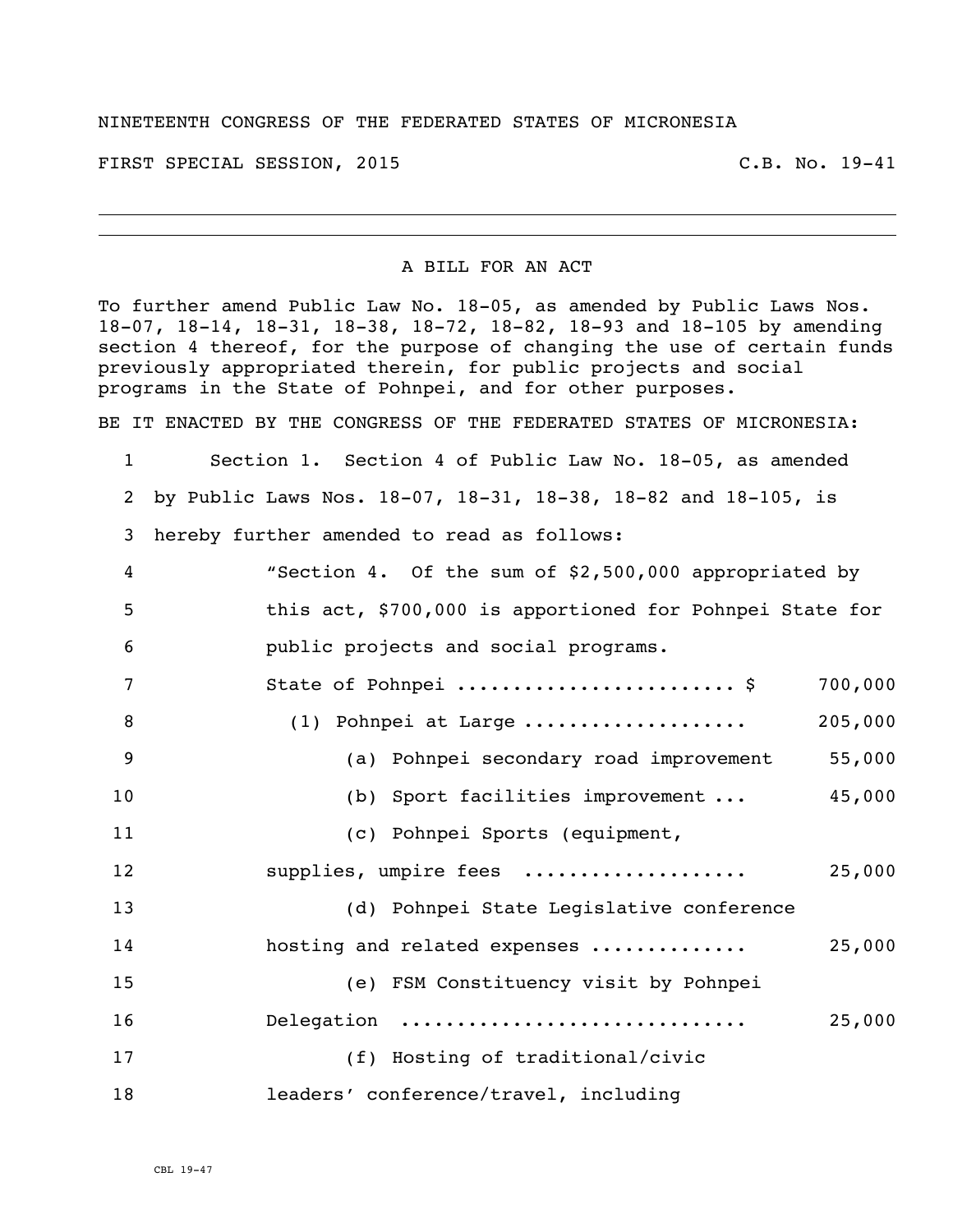C.B. No. 19-41

| $\mathbf 1$ | from foreign governments and states  \$        | 15,000         |
|-------------|------------------------------------------------|----------------|
| 2           | (g) Consumers Association                      | 15,000         |
| 3           | 165,000<br>(2) Election District No. 1         |                |
| 4           | (a) Community water extension/                 |                |
| 5           | sanitary toilet facilities                     | 53,000         |
| 6           | (b) [Contractual Service                       |                |
| 7           | Reimbursement to Pohnpei State Delegation]     |                |
| 8           | Channel and shoreline cleanup $\cdots$ [3,000] | 9,723          |
| 9           | (c) Elementary Schools subsidy                 |                |
| 10          | in Election District No. 1, Pohnpei State.     | 20,000         |
| 11          | (d) Dispensaries subsidy in                    |                |
| 12          | Election District No. 1, Pohnpei State         | 5,000          |
| 13          | (e) Graduate students' outstanding debts       | 7,000          |
| 14          | (f) [Social Security Premium contribution]     |                |
| 15          | PUC lights installations/accessories           | 10,000         |
| 16          | (g) Kakao nursery $[15,000]$                   | 13,277         |
| 17          | (h) Small business/                            |                |
| 18          | entrepreneurship start up $[5,000]$            | $\overline{0}$ |
| 19          | $(i)$ Medical referral                         | 10,000         |
| 20          | (j) Student financial assistance               | 37,000         |
| 21          | (3) Election District No. 2                    | 165,000        |
| 22          | (a) Rohi/Rehntu road paving                    | 35,000         |
| 23          | Paies-Kitti water system<br>(b)                | 10,000         |
| 24          | Nansalohi-Madol water system<br>(C)            | 10,000         |
| 25          | Soamwoai-Kitti water system<br>(d)             | 10,000         |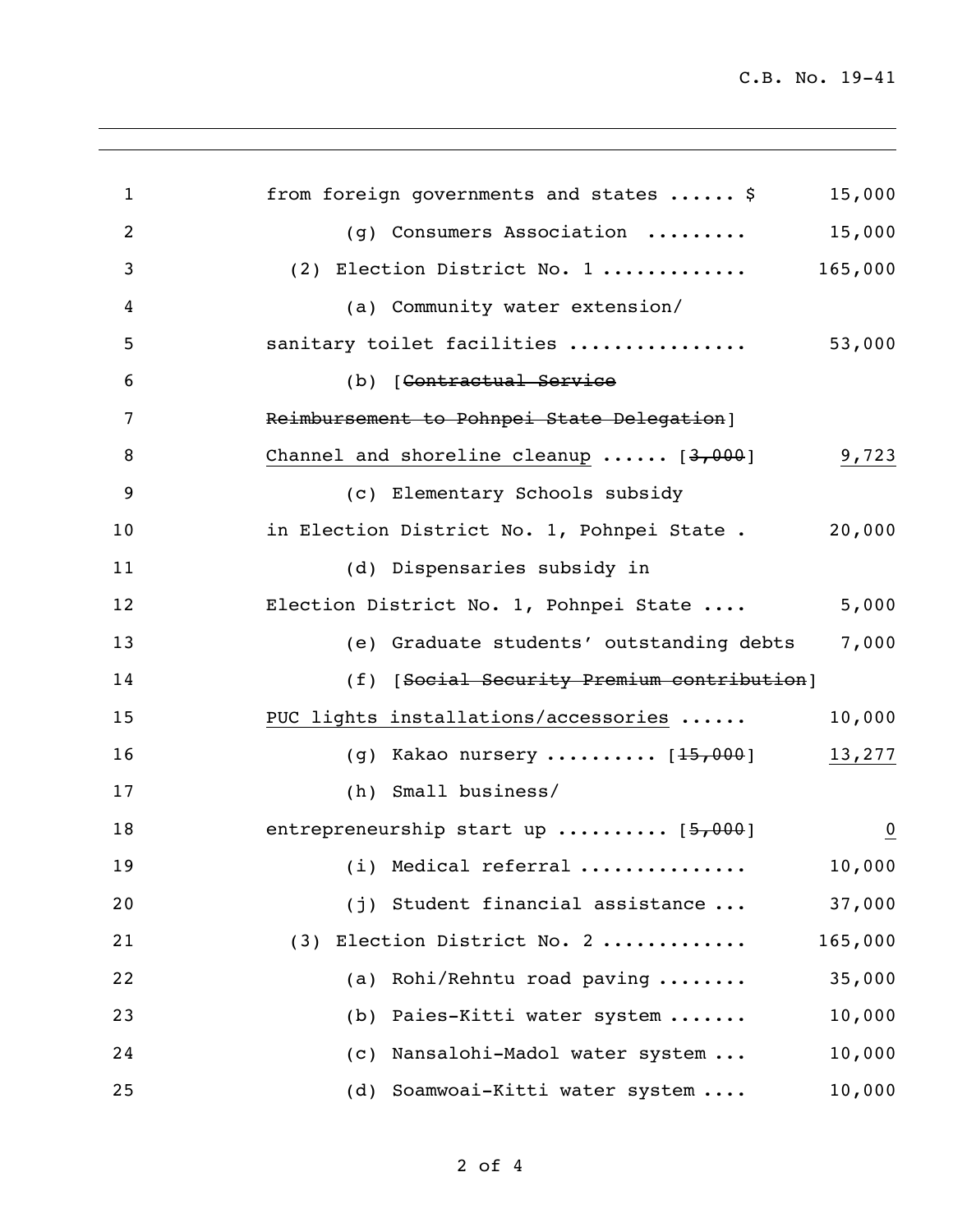$C.B. No.$ 

| $\mathbf{1}$   | (e) Kinakapw road improvement  \$              | 5,000   |
|----------------|------------------------------------------------|---------|
| $\overline{c}$ | Rehntu (Nintok) road improvement<br>(f)        | 30,000  |
| 3              | Pohnpaip (Nanmand) road improvement<br>(q)     | 5,000   |
| 4              | Moailap coastal access road improvement<br>(h) | 5,000   |
| 5              | Pohnlangas Ice Plant road improvement<br>(i)   | 5,000   |
| 6              | Police vehicle purchase supplement<br>(j)      | 10,000  |
| 7              | Drilling Rig and Accessories<br>(k)            | 5,000   |
| 8              | (1) Students financial assistance              | 5,000   |
| 9              | (m) Purchase of PVC pipes and materials        | 5,000   |
| 10             | (n) Election District No. 2                    |         |
| 11             | administrative support services                | 20,000  |
| 12             | (o) Kitti Judiciary branch fencing.            | 5,000   |
| 13             | (4) Election District No. 3                    | 165,000 |
| 14             | (a) Care Micronesia Foundation                 | 25,000  |
| 15             | (b) Election District No. 3                    |         |
| 16             | administrative support services                | 15,000  |
| 17             | (c) Medical referral assistance                | 10,000  |
| 18             | (d) Youth activities and supplies              | 15,000  |
| 19             | (e) Road repair and beautification.            | 70,000  |
| 20             | (f) Extension of power lines to                |         |
| 21             | rural areas/farm roads                         | 30,000" |
| 22             |                                                |         |
| 23             |                                                |         |
| 24             |                                                |         |
| 25             |                                                |         |